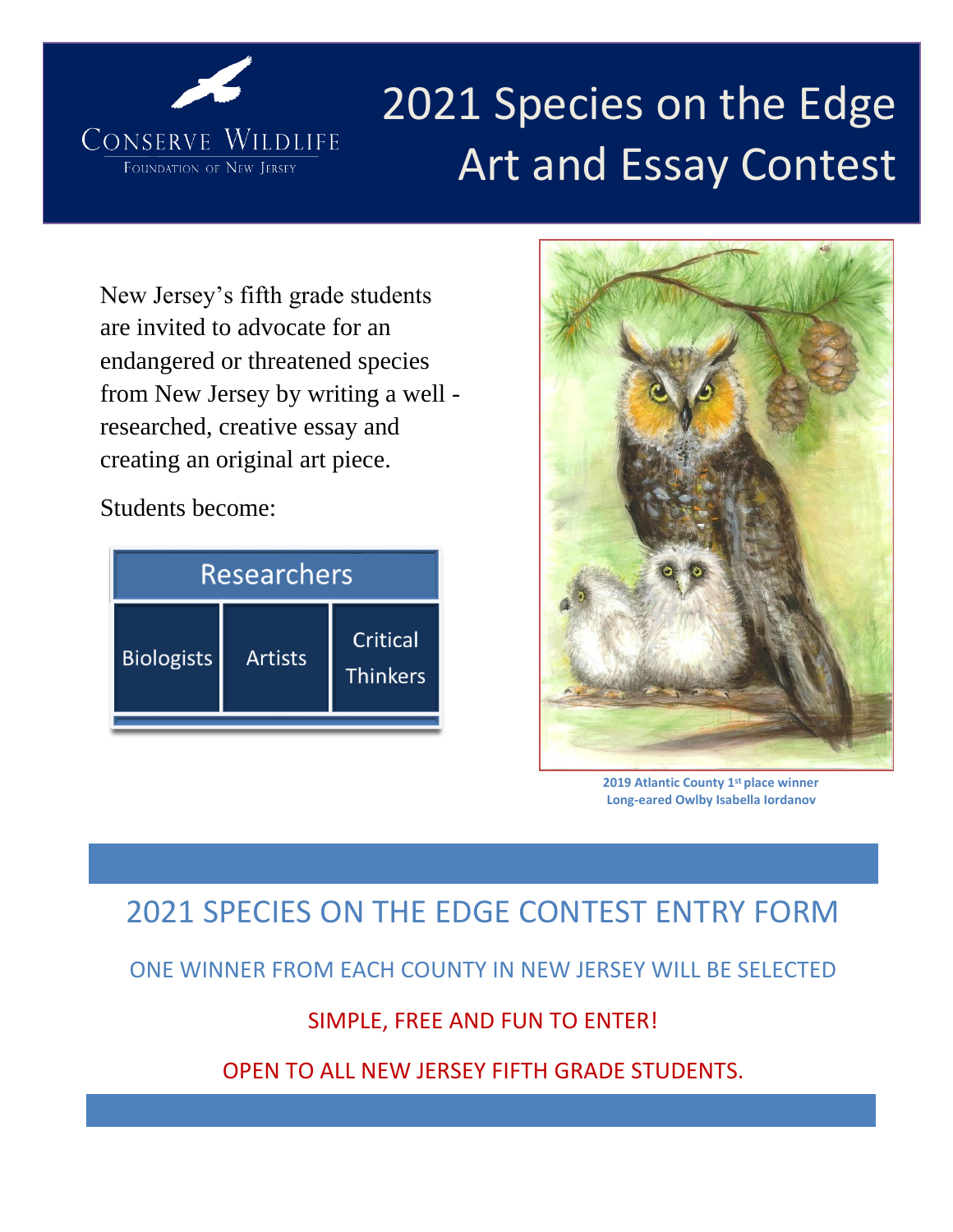### **2021 Species on the Edge Art and Essay Contest Official Rules**

Each student must choose one of the endangered or threatened wildlife species that lives in New Jersey, create artwork with this animal as the subject, and write a creative, persuasive essay. A list of New Jersey's endangered and threatened wildlife is included with this kit and can be found at <https://www.state.nj.us/dep/fgw/tandespp.htm>.

| <b>Essay Requirements</b>                                                                                                                                                           | <b>Art Requirements</b>                                                                                                                                                                   |  |
|-------------------------------------------------------------------------------------------------------------------------------------------------------------------------------------|-------------------------------------------------------------------------------------------------------------------------------------------------------------------------------------------|--|
| Write an essay about your animal that<br>answers ONE these questions:                                                                                                               | Artwork MUST be either 11 in, x 17 in, or<br>12 in. x 18 in. and no more than $1/4$ in.<br>thick. Do not include a border                                                                 |  |
| How are the needs of this animal's family<br>similar to your own?                                                                                                                   | Do not copy published photographs or<br>illustrations.                                                                                                                                    |  |
| Pretend you are an endangered species.<br>What do you want people to know about<br>you, why do you need protection, and<br>what can people do to help save you and<br>your species? | DO NOT USE photography, chalk, pastels,<br>oil pastels, or computer generated<br>artwork. Paint, colored pencil, markers,<br>collage, pen & ink, crayon, or other<br>mediums may be used. |  |
| Some endangered species in New Jersey<br>have been brought back from the brink of<br>extinction by wildlife biologists. Tell us<br>your animal's success story.                     | Do not matte, frame, or laminate, or use<br>ANY lettering on the artwork.                                                                                                                 |  |
| Essays should be typed in 12 point Times<br>New Roman font.                                                                                                                         | Artwork will not be returned unless a self-<br>addressed, stamped envelope is included<br>with entry.                                                                                     |  |

#### **To be considered, essays must:**

- Discuss one of New Jersey's threatened or endangered species
- Be fewer than 500 words or one page long
- Be revised and edited for grammatical errors
- Integrate research about the animal's diet, habitat, reproduction, and natural history in NJ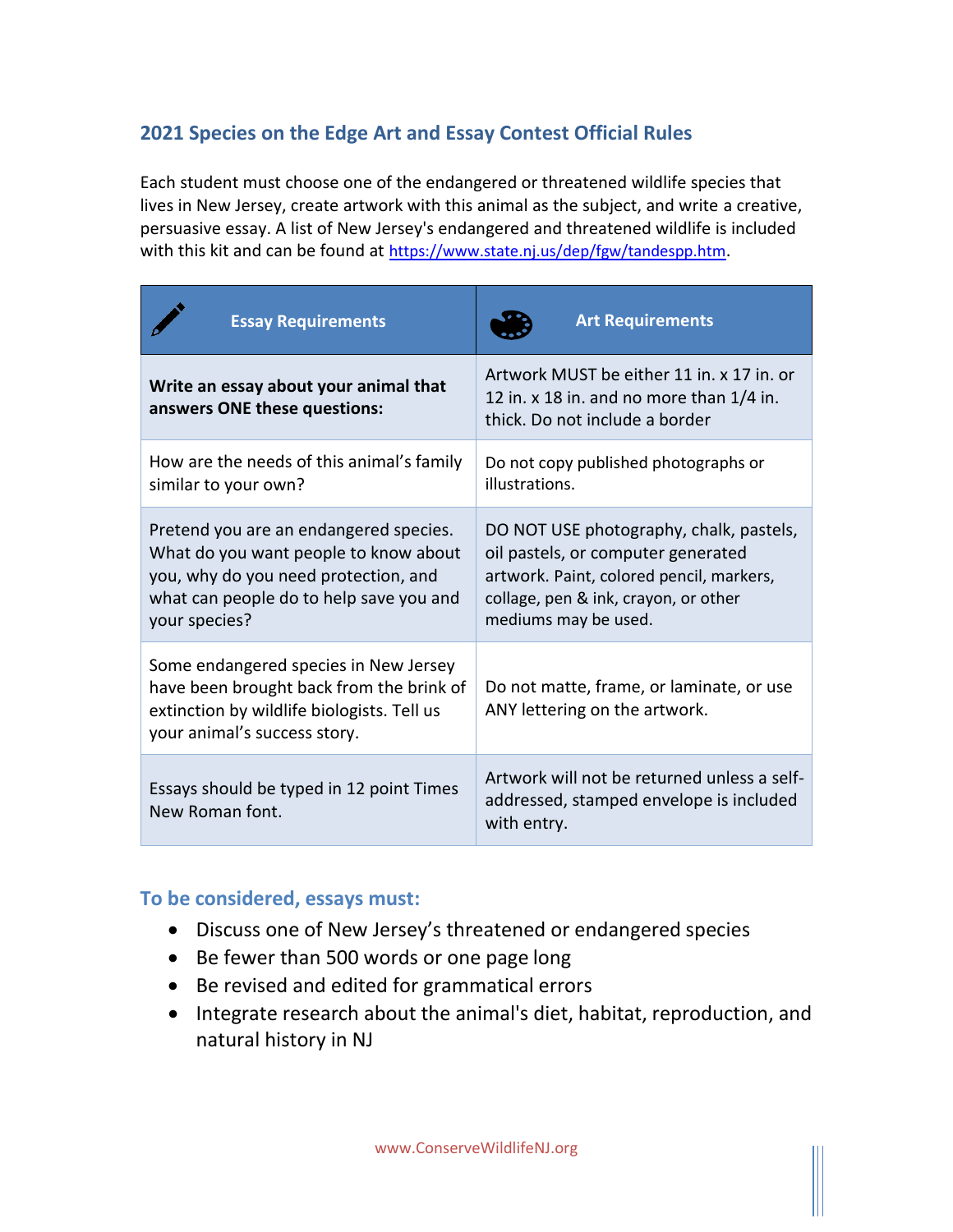**2021 Species on the Edge Art and Essay Contest Official Rules Continued**



**The artwork and essay will be judged together as a whole.**

**Essays must include the following heading TYPED at the top of the page: student's name, grade, age, school, school address, teacher's name, and teacher's telephone number.**

DO NOT FOLD OR ROLL ENTRIES. ENTRIES FOLDED MORE THAN ONCE WILL NOT BE ACCEPTED

## DUE DATE: CONTEST ENDS ON JANUARY 31, 2021. ARTWORK AND ESSAYS MUST BE POSTMARKED BY JANUARY 31, 2021.

Please complete the entry form found at the end of this document.



**2019 Ocean County 1st place winner, Golden Winged Warbler by Melanie Rebelo**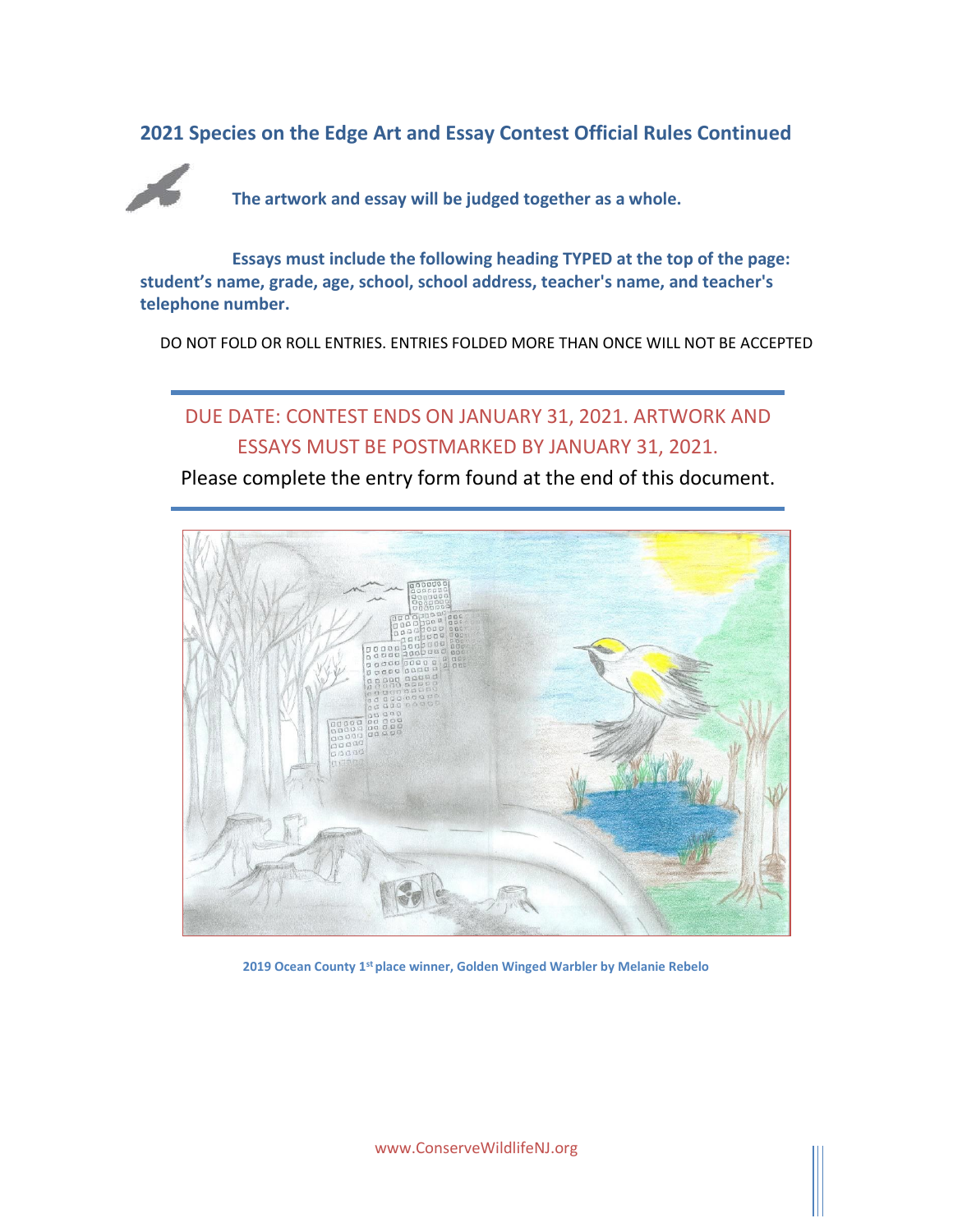# **Endangered and Threated Species of New Jersey**

| <b>BIRDS</b>                     |                                                                  |                                      |                                      |  |
|----------------------------------|------------------------------------------------------------------|--------------------------------------|--------------------------------------|--|
|                                  | <b>Endangered</b>                                                | <b>Threatened</b>                    |                                      |  |
| Bittern.<br><b>American BR</b>   | Botaurus lentiginosos BR                                         | <b>Bobolink BR</b>                   | Dolichonyx oryzivorus BR             |  |
| Eagle, bald BR                   | Haliaeetus<br>leucocephalus BR                                   | Eagle, bald NB                       | Haliaeetus<br>leucocephalus NB       |  |
| Falcon.<br><b>perearine</b> BR   | Falco peregrinus BR                                              | Egret, cattle BR                     | <b>Bubulcus ibis BR</b>              |  |
| Goshawk.<br>northern BR          | Accipiter gentilis BR                                            | Kestrel,<br>American                 | Falco sparverius                     |  |
| Grebe, pied-<br>billed BR        | Podilymbus podiceps BR                                           | Lark,<br>horned BR                   | Eremophila alpestris BR              |  |
| Harrier.<br>northern BR          | Circus cyaneus BR                                                | Night-heron,<br>black-<br>crowned BR | Nycticorax nycticorax BR             |  |
| Hawk. red-<br>shouldered BR      | <b>Buteo lineatus BR</b>                                         | Night-heron,<br>yellow-<br>crowned   | Nyctanassa violacea                  |  |
| Knot. red NB                     | Calidris canutus NB                                              | Osprey BR                            | Pandion haliaetus BR                 |  |
| Owl. short-<br>eared BR          | Asio flammeus BR                                                 | Owl, barred                          | Strix varia                          |  |
| Plover.<br>piping**              | Charadrius melodus**                                             | Owl, long-<br>eared                  | Asio otus                            |  |
| Rail. black BR                   | Laterallus jamaicensis BR                                        | Rail, black NB                       | Laterallus jamaicensis NB            |  |
| Sandpiper.<br>upland             | Batramia longicauda                                              | Sparrow,<br>grasshopper BR           | Ammodramus<br>savannarum BR          |  |
| Shrike.<br>loggerhead NB         | Lanius Iudovicianus NB                                           | Sparrow,<br>Savannah BR              | Passerculus<br>sandwichensis BR      |  |
| Skimmer.<br>black                | Rynchops niger                                                   | Woodpecker,<br>red-headed            | <b>Melanerpes</b><br>erythrocephalus |  |
| Sparrow.<br><b>Henslow's</b>     | Ammodramus henslowii                                             |                                      |                                      |  |
| Sparrow.<br><b>Vesper</b> BR     | Pooecetes gramineus BR                                           |                                      |                                      |  |
| Tern. least                      | Sternula antillarum                                              |                                      |                                      |  |
| Tern.<br>roseate**               | Sterna dougallii**                                               |                                      |                                      |  |
| Warbler.<br>aolden-<br>winged BR | Vermivora chrysoptera BR                                         |                                      |                                      |  |
| Wren. sedae                      | Cistothorus platensis                                            |                                      |                                      |  |
|                                  | **Federally endangered or threatened                             |                                      |                                      |  |
|                                  | BR - Breeding population only; NB - non-breeding population only |                                      |                                      |  |
|                                  |                                                                  |                                      |                                      |  |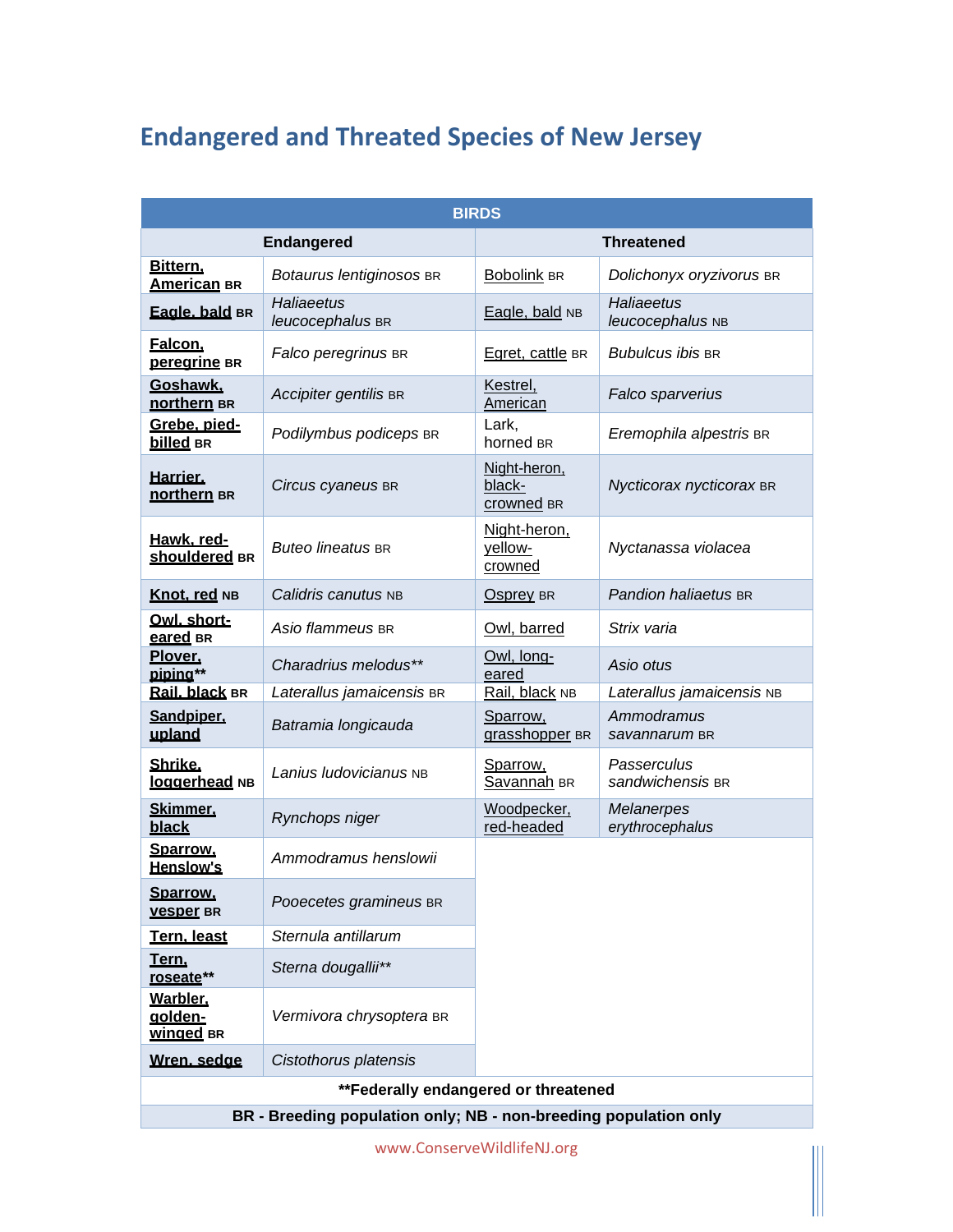| <b>MAMMALS</b>                |                          |  |
|-------------------------------|--------------------------|--|
| <b>Endangered</b>             |                          |  |
| Bat. Indiana**                | Myotis sodalis**         |  |
| <b>Bobcat</b>                 | Lynx rufus               |  |
| Whale. North Atlantic right** | Eubalaena glacialis**    |  |
| Whale, blue**                 | Balaenoptera musculus**  |  |
| Whale. fin**                  | Balaenoptera physalus**  |  |
| Whale, humpback**             | Megaptera novaeangliae** |  |
| Whale, sei**                  | Balaenoptera borealis**  |  |
| Whale.sperm**                 | Physeter macrocephalus** |  |
| <b>Woodrat. Allegheny</b>     | Neotoma magister         |  |
| <b>**Federally Endangered</b> |                          |  |

| <b>AMPHIBIANS</b>                 |                       |                             |                          |
|-----------------------------------|-----------------------|-----------------------------|--------------------------|
| <b>Endangered</b>                 |                       | <b>Threatened</b>           |                          |
| Salamander, blue-<br>spotted      | Ambystoma<br>laterale | Salamander, eastern<br>mud  | Pseudotriton<br>montanus |
| Salamander, eastern<br>tiger      | Ambystoma<br>tigrinum | Salamander, long-<br>tailed | Eurycea longicauda       |
| Treefrog, southern<br><u>arav</u> | Hyla chrysocelis      | Treefrog, pine barrens      | Hyla andersonii          |



**2019 Mercer County 1st place winner Blue Spotted Salamander by Oishee Sinharay**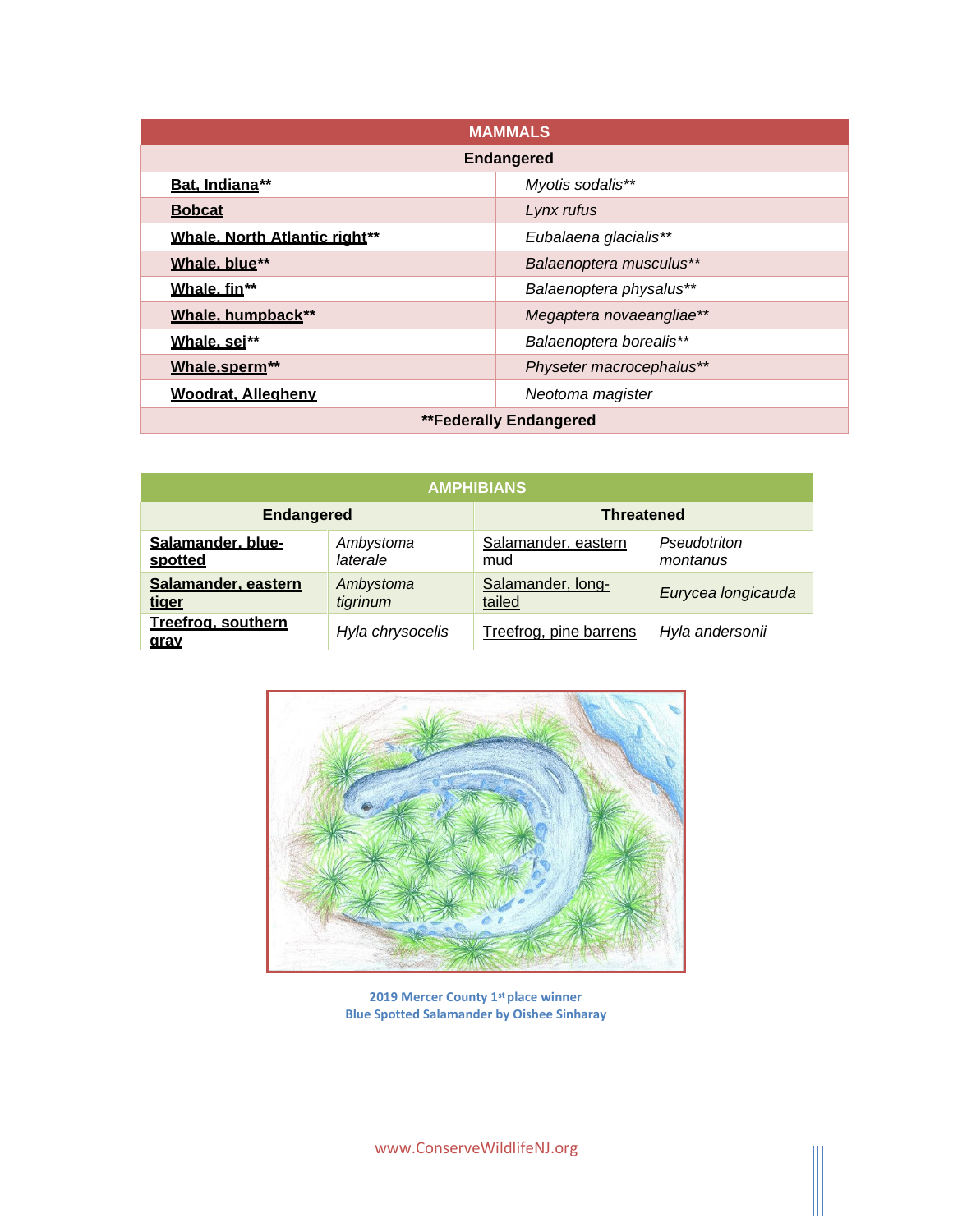| <b>REPTILES</b>                      |                                    |                             |                              |  |
|--------------------------------------|------------------------------------|-----------------------------|------------------------------|--|
|                                      | <b>Endangered</b>                  | <b>Threatened</b>           |                              |  |
| Rattlesnake, timber                  | Crotalus h. horridus               | Snake, northern<br>pine     | Pituophis m.<br>melanoleucus |  |
| Snake, corn                          | Elaphe g. guttata                  | Turtle, Atlantic<br>green** | Chelonia mydas**             |  |
| Snake, queen                         | Regina septemvittata               | Turtle, wood                | Glyptemys insculpta          |  |
| <u>Turtle, bog</u> **                | Glyptemys<br>muhlenbergii**        |                             |                              |  |
| <b>Hawksbill, Atlantic**</b>         | Eretmochelys<br><i>imbricata**</i> |                             |                              |  |
| Leatherback.<br>Atlantic **          | Dermochelys<br>coriacea**          |                             |                              |  |
| Loggerhead.<br><b>Atlantic **</b>    | Caretta caretta**                  |                             |                              |  |
| <b>Ridley, Atlantic **</b>           | Lepidochelys kempii**              |                             |                              |  |
| **Federally endangered or threatened |                                    |                             |                              |  |



**2019 Middlesex County 2nd place winner Timber Rattlesnake by Alice Nadtochiy**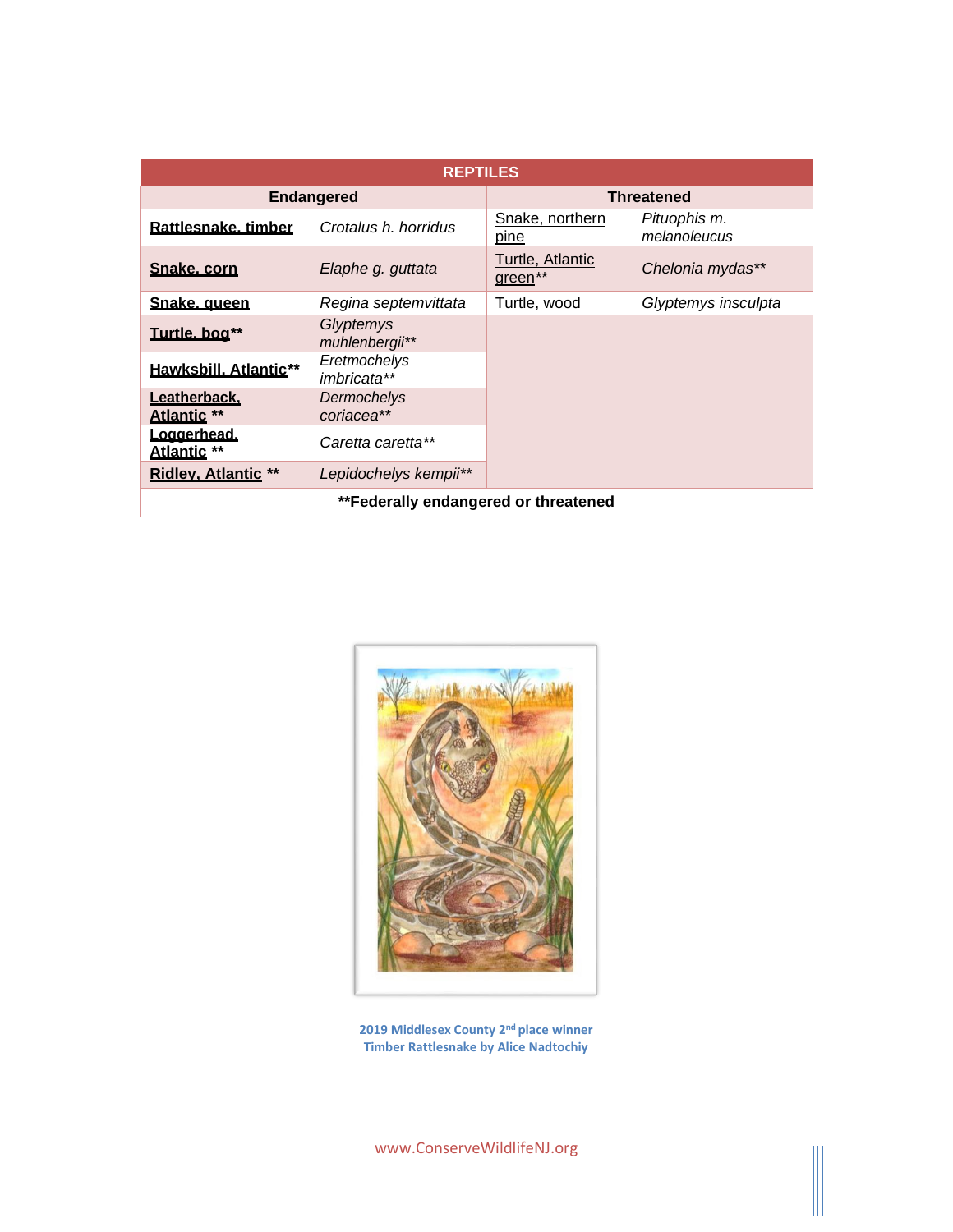| <b>INVERTEBRATES</b>                                |                               |                                             |                          |  |
|-----------------------------------------------------|-------------------------------|---------------------------------------------|--------------------------|--|
|                                                     | <b>Endangered</b>             |                                             | <b>Threatened</b>        |  |
| <b>Beetle, American</b><br>burving**                | Nicrophorus<br>americanus**   | Baskettail,<br>robust(dragonfly)            | Epitheca spinosa         |  |
| Beetle, northeastern<br>beach tiger**               | Cincindela d.<br>dorsalis**   | Clubtail, banner<br>(dragonfly)             | Gomphus<br>apomyius      |  |
| Copper, bronze                                      | Lycaena hyllus                | Clubtail, harpoon<br>(dragonfly)            | Gomphus<br>descriptus    |  |
| Floater, brook (mussel)                             | Alasmidonta<br>varicosa       | Elfin, frosted (butterfly)                  | Callophrys irus          |  |
| Floater, green (mussel)                             | Lasmigona<br>subviridis       | Emerald, Kennedy's<br>(dragonfly)           | Somatochlora<br>kennedyi |  |
| Petaltail, gray (dragonfly)                         | <b>Tachopteryx</b><br>thoreyi | Floater, triangle<br>(mussel)               | Alasmidonta<br>undulata  |  |
| Satvr.<br>Mitchell's (butterfly)**                  | Neonympha m.<br>mitchellii**  | Fritillary, silver-<br>bordered (butterfly) | Bolaria selene<br>myrina |  |
| Skipper, arogos (butterfly)                         | Atrytone arogos<br>arogos     | Jewelwing, superb<br>(dragonfly)            | Calopteryx amata         |  |
| <b>Skipper, Appalachian</b><br>arizzled (butterfly) | Pyrgus wyandot                | Lampmussel, eastern<br>(mussel)             | Lampsilis radiata        |  |
| Wedgemussel. dwarf**                                | Alasmidonta<br>heterodon**    | Lampmussel, yellow<br>(mussel)              | Lampsilis cariosa        |  |
|                                                     |                               | Mucket, tidewater<br>(mussel)               | Leptodea<br>ochracea     |  |
|                                                     |                               | Pondmussel, eastern<br>(mussel)             | Ligumia nasuta           |  |
|                                                     |                               | Snaketail, brook,<br>(dragonfly)            | Ophiogomphus<br>asperses |  |
|                                                     |                               | White,<br>checkered (butterfly)             | Pontia protodice         |  |
| **Federally endangered or threatened                |                               |                                             |                          |  |